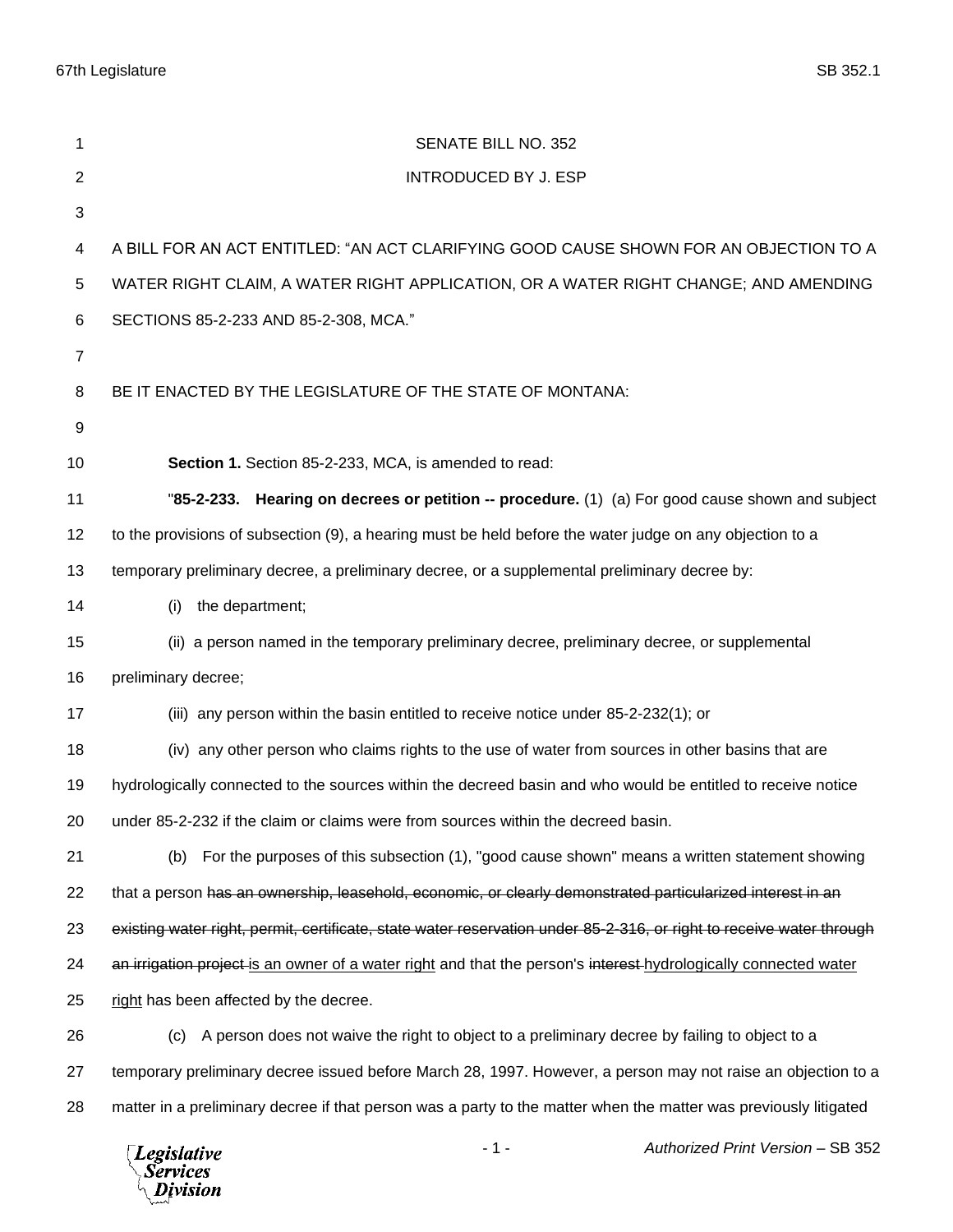## 67th Legislature SB 352.1

and resolved as the result of an objection raised in a temporary preliminary decree unless the objection is

allowed for any of the following reasons:

 (i) mistake, inadvertence, surprise, or excusable neglect; (ii) newly discovered evidence that by due diligence could not have been discovered in time to move for a new trial under Rule 59(b), Montana Rules of Civil Procedure; (iii) fraud, misrepresentation, or other misconduct of an adverse party; (iv) the judgment is void; or (v) any other reason justifying relief from the operation of the judgment. (d) After March 28, 1997, a person may not raise an objection or counterobjection to a matter contained in a subsequent decree issued under this part if the matter was contained in a prior decree issued under this part for which there was an objection and counterobjection period unless the objection is allowed for any of the following reasons: (i) mistake, inadvertence, surprise, or excusable neglect; (ii) newly discovered evidence that by due diligence could not have been discovered at the close of the objection period set forth in subsection (2); (iii) fraud, misrepresentation, or other misconduct of an adverse party; (iv) the temporary preliminary decree is void; or (v) any other reason justifying relief from the operation of the prior decree issued under this part. The fact that a prior owner of a water right did not object or counterobject at a prior decree stage may not be a basis for a subsequent owner of the water right to object or counterobject absent a finding that one of the provisions in this subsection (1)(d) applies. (2) Objections must be filed with the water judge within 180 days after entry of the temporary preliminary decree, preliminary decree, or supplemental preliminary decree. The water judge may, for good cause shown, extend this time limit up to two additional 90-day periods if application for an extension is made prior to expiration of the original 180-day period or any extension of it. (3) Upon expiration of the time for filing objections under subsection (2), the water judge shall notify each party whose claim received an objection that an objection was filed. The notice must set forth the name of

each objector and must allow an additional 60 days for the party whose claim received an objection to file a

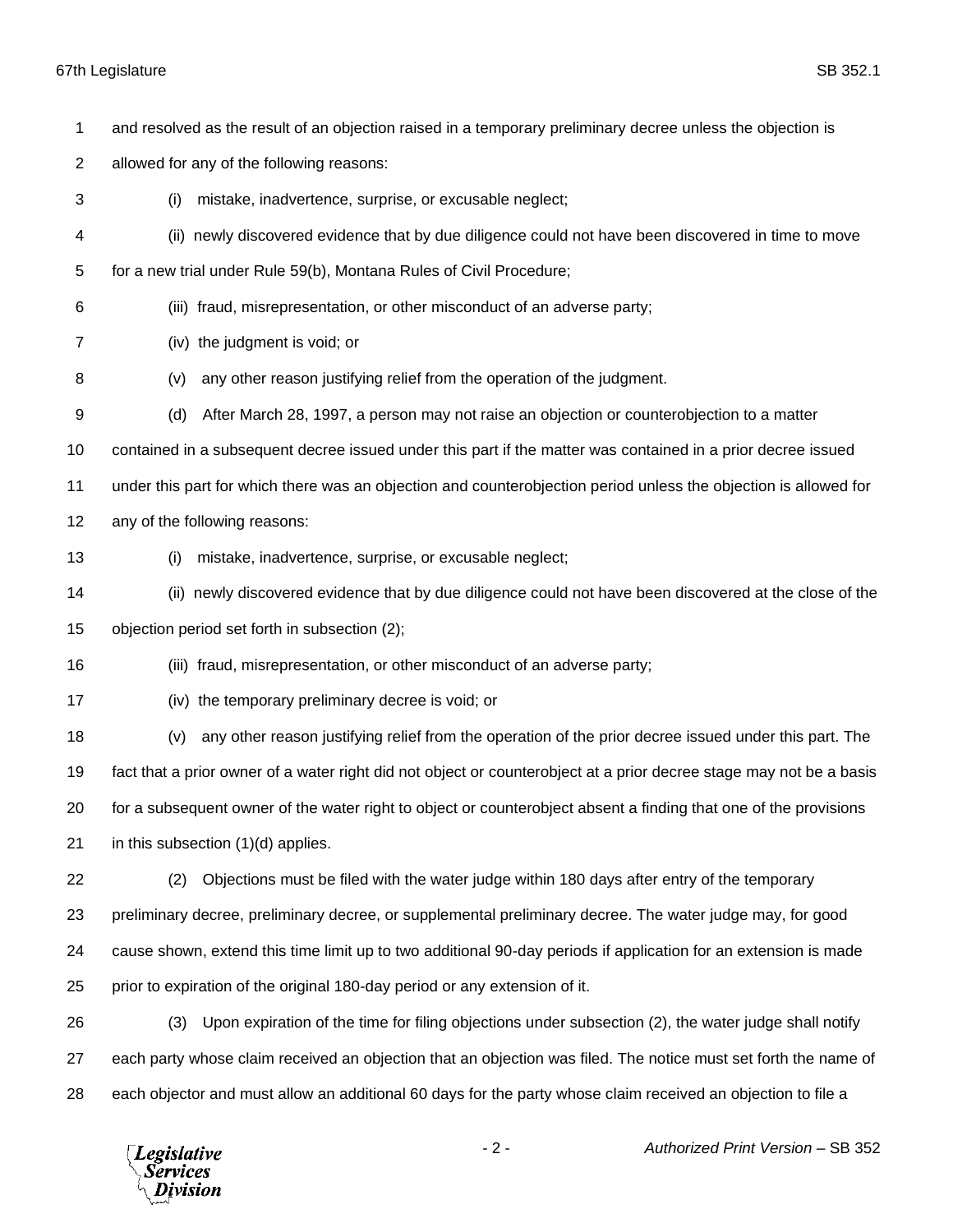counterobjection to the claim or claims of the objector. Counterobjections must be limited to those claims that are included within the particular decree issued by the court.

 (4) Objections and counterobjections must specify the paragraphs and pages containing the findings and conclusions to which objection is made. The request must state the specific grounds and evidence on which the objections are based.

 (5) (a) Upon expiration of the time for filing counterobjections under subsection (3), the water judge shall notify each party named in the temporary preliminary decree, preliminary decree, or supplemental preliminary decree or that person's successor as documented in the department records and shall notify the attorney general that objections and counterobjections have been filed. The water judge shall fix a day when all parties who wish to participate in future proceedings are required to appear or file a statement. The water judge shall then set a date for a hearing. The water judge may conduct individual or consolidated hearings. A hearing must be conducted in the same manner as for other civil actions. At the order of the water judge, a hearing may be conducted by the water master, who shall prepare a report of the hearing as provided in Rule 53(e),

Montana Rules of Civil Procedure.

 (b) In conducting hearings pursuant to this chapter, a water judge may require the parties to participate in settlement conferences or may assign the matter to a mediator. Any settlement reached by the parties is subject to review and approval by a water judge.

 (6) (a) After the issuance of a temporary preliminary decree or preliminary decree, notice must be published once a week for 3 consecutive weeks in two newspapers of general circulation in the basin where the decree was issued for:

(i) a motion to amend a statement of claim that may adversely affect other water rights; or

(ii) a motion to amend a timely objection that may adversely affect other water rights.

 (b) The notice must specify that any response or objection to the proposed amendment must be filed within 45 days of the date of the last notice.

 (c) The water judge may order any additional notice of the motion as the water judge considers necessary.

(d) The costs of the notice required pursuant to this subsection must be borne by the moving party.

(7) Failure to object under subsection (1) to a compact negotiated and ratified under 85-2-702 or 85-

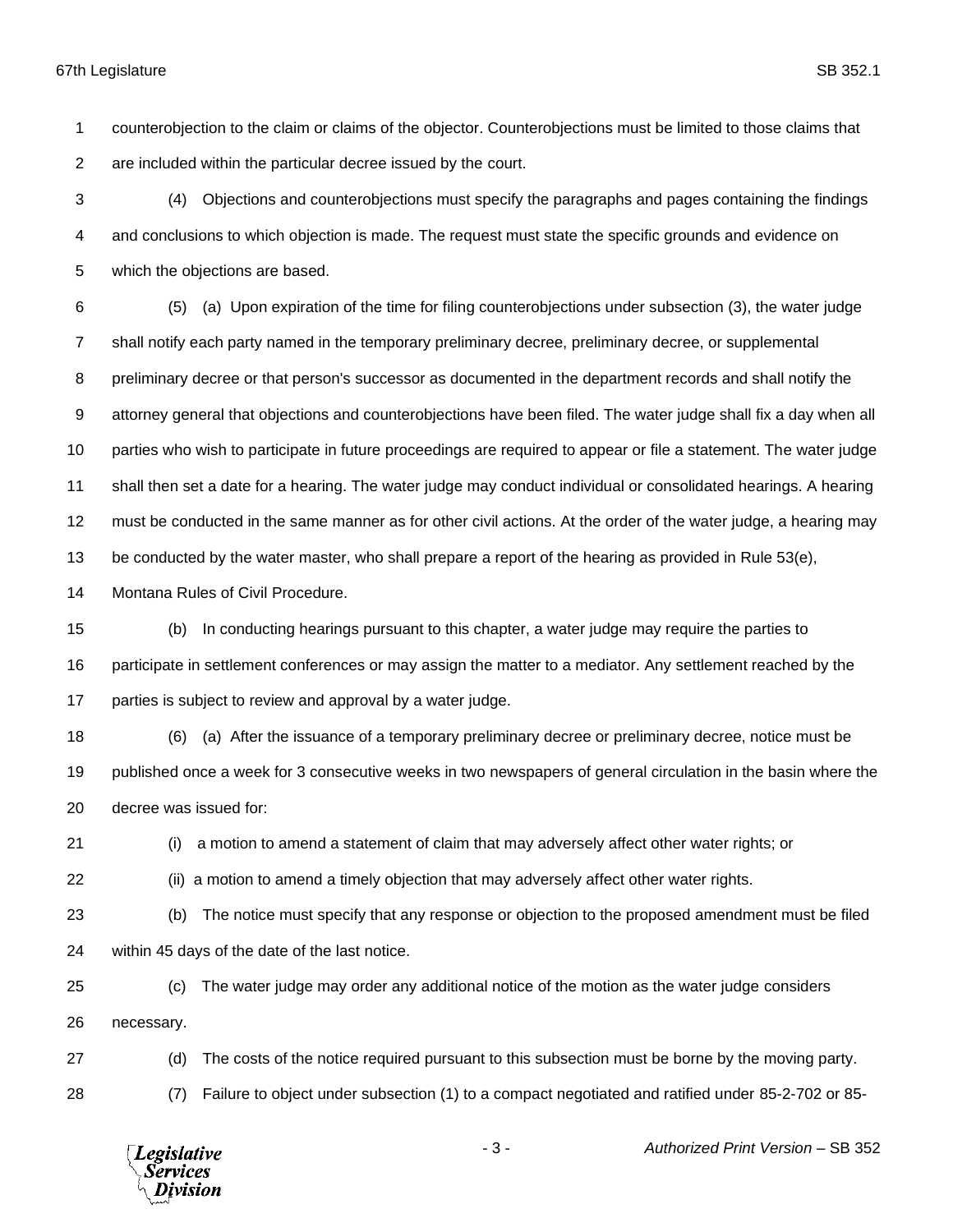2-703 bars any subsequent cause of action in the water court.

 (8) If the court sustains an objection to a compact, it may declare the compact void. The agency of the United States, the tribe, or the United States on behalf of the tribe party to the compact is permitted 6 months after the court's determination to file a statement of claim, as provided in 85-2-224, and the court shall issue a new preliminary decree in accordance with 85-2-231. However, any party to a compact declared void may appeal from that determination in accordance with those procedures applicable to 85-2-235, and the filing of a notice of appeal stays the period for filing a statement of claim as required under this subsection.

 (9) Upon petition by a claimant, the water court may grant a motion for dismissal to an objection to a temporary preliminary or preliminary decree if the objection pertains to an element of a water right that was previously decreed and if dismissal is consistent with common-law principles of issue and claim preclusion.

 (10) The provisions of subsection (9) do not apply to issues arising after entry of the previous decree, including but not limited to the issues of abandonment, expansion of the water right, and reasonable diligence.

- (11) All issue remarks, as defined in 85-2-250, must be finally resolved before the issuance of a final decree."
- 

**Section 2.** Section 85-2-308, MCA, is amended to read:

 "**85-2-308. Objections.** (1) (a) An objection to an application under this chapter must be filed by the date specified by the department under 85-2-307(3).

 (b) The objection to an application for a permit must state the name and address of the objector and facts indicating that one or more of the criteria in 85-2-311 are not met.

 (2) For an application for a change in appropriation rights, the objection must state the name and address of the objector and facts indicating that one or more of the criteria in 85-2-320, if applicable, 85-2-402, 85-2-407, 85-2-408, and 85-2-436, if applicable, are not met.

(3) A person who owns a hydrologically connected water right or is a discharge permitholder has

25 standing to file an objection under this section if the property, water rights, or interests of the objector the

person's water rights or ability to satisfy effluent limitations of a discharge permit issued in accordance with Title

27 75, chapter 5, part 4, would be adversely affected by the proposed appropriation permit or change. The

department of environmental quality or a local water quality district under Title 7, chapter 13, part 45, has